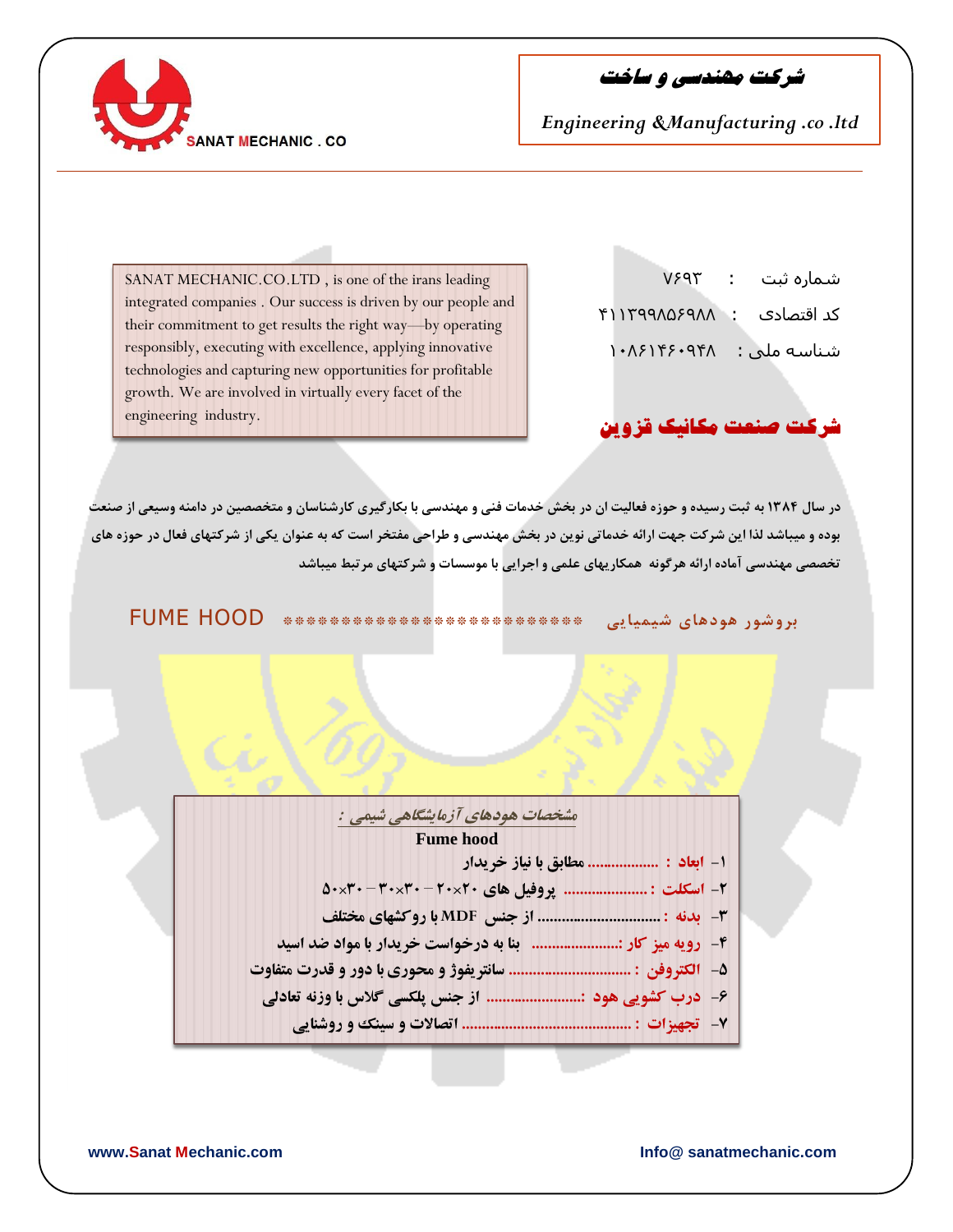

**شرکت مهندسی و ساخت**









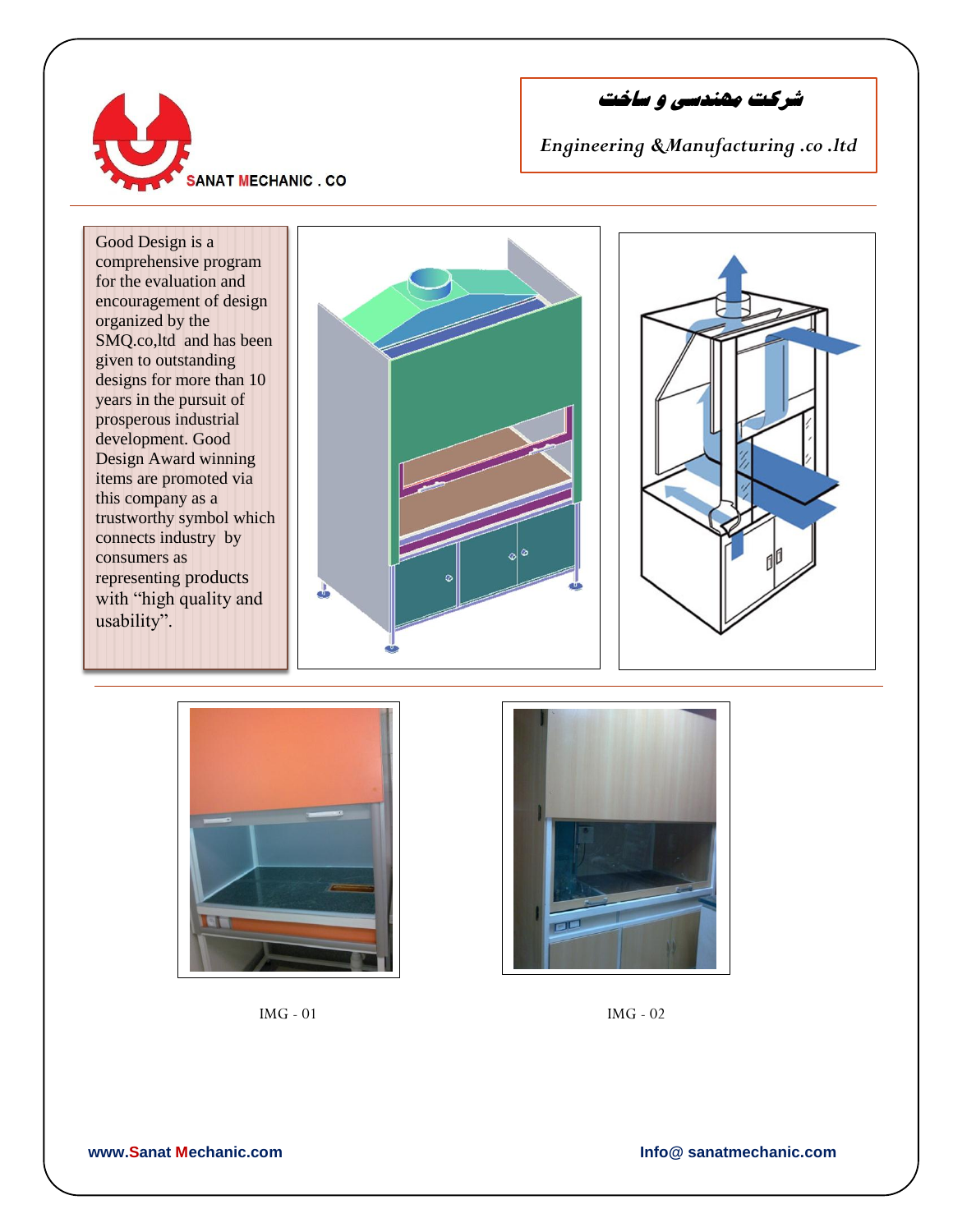

**شرکت مهندسی و ساخت**

## *Engineering &Manufacturing .co .ltd*



**Sample design of fume hoods**







**www.Sanat Mechanic.com Info@sanatmechanic.com**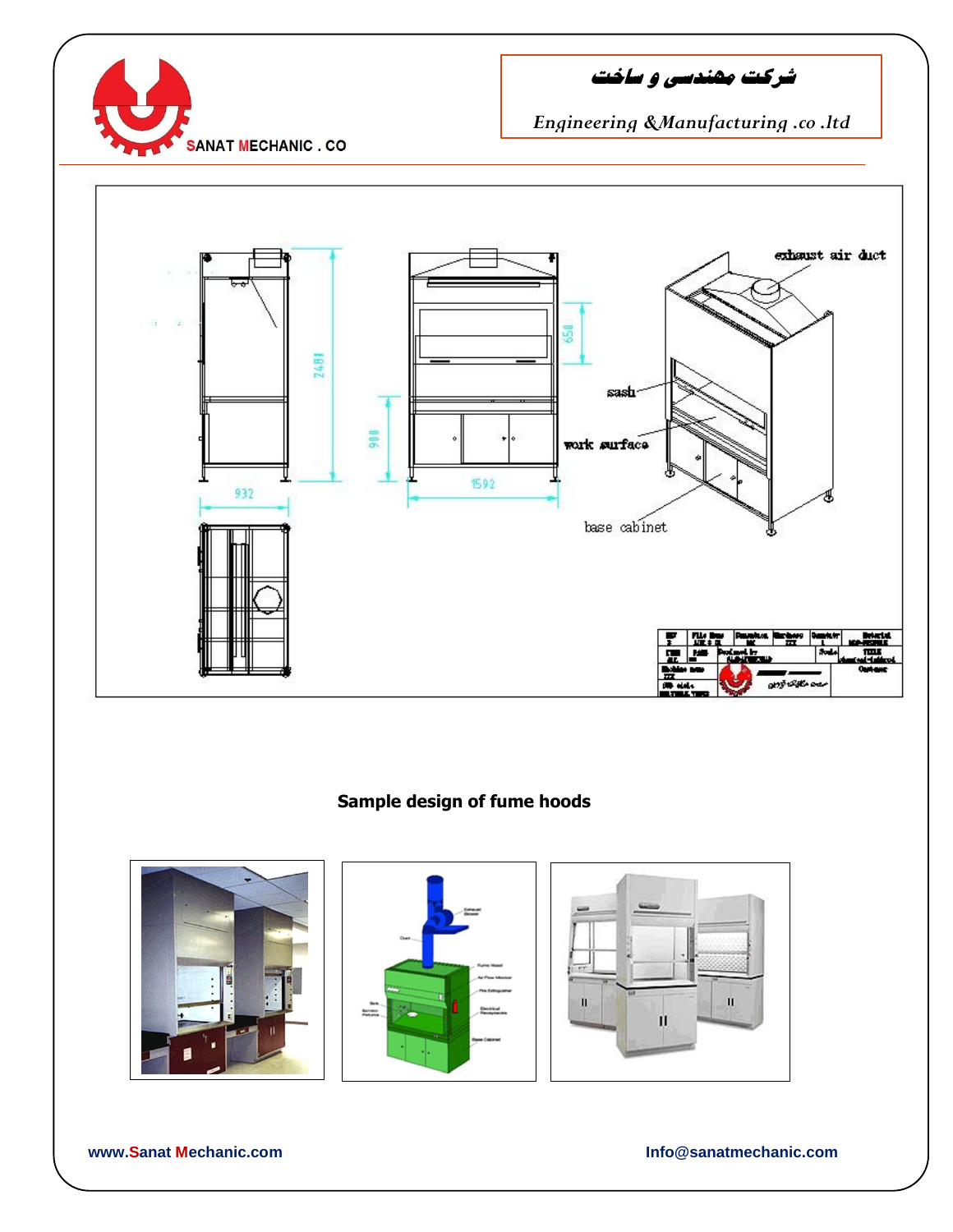

**شرکت مهندسی و ساخت**















**www.Sanat Mechanic.com Info@ sanatmechanic.com**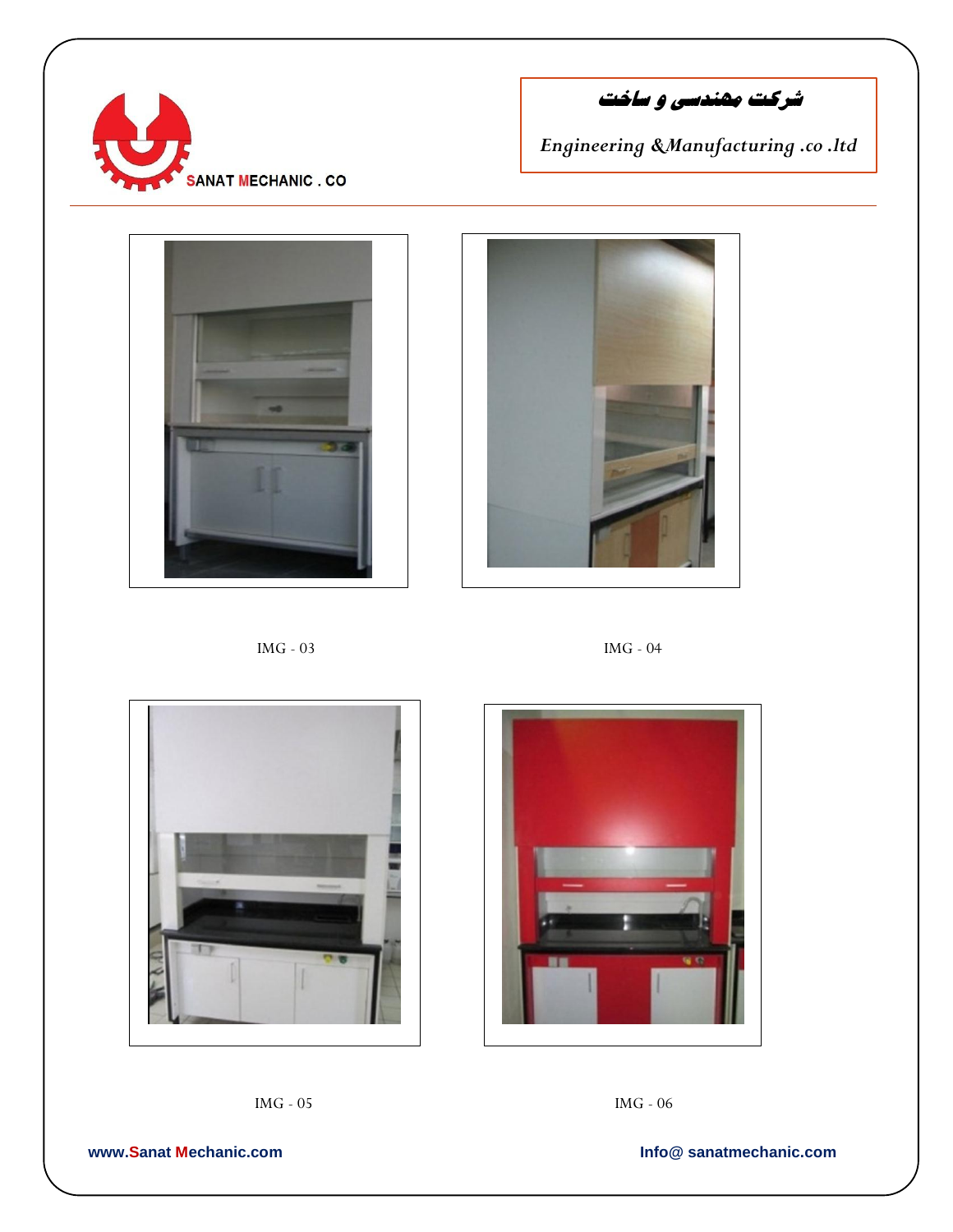

**شرکت مهندسی و ساخت**



IMG - 07 IMG - 08











## **www.Sanat Mechanic.com Info@sanatmechanic.com**